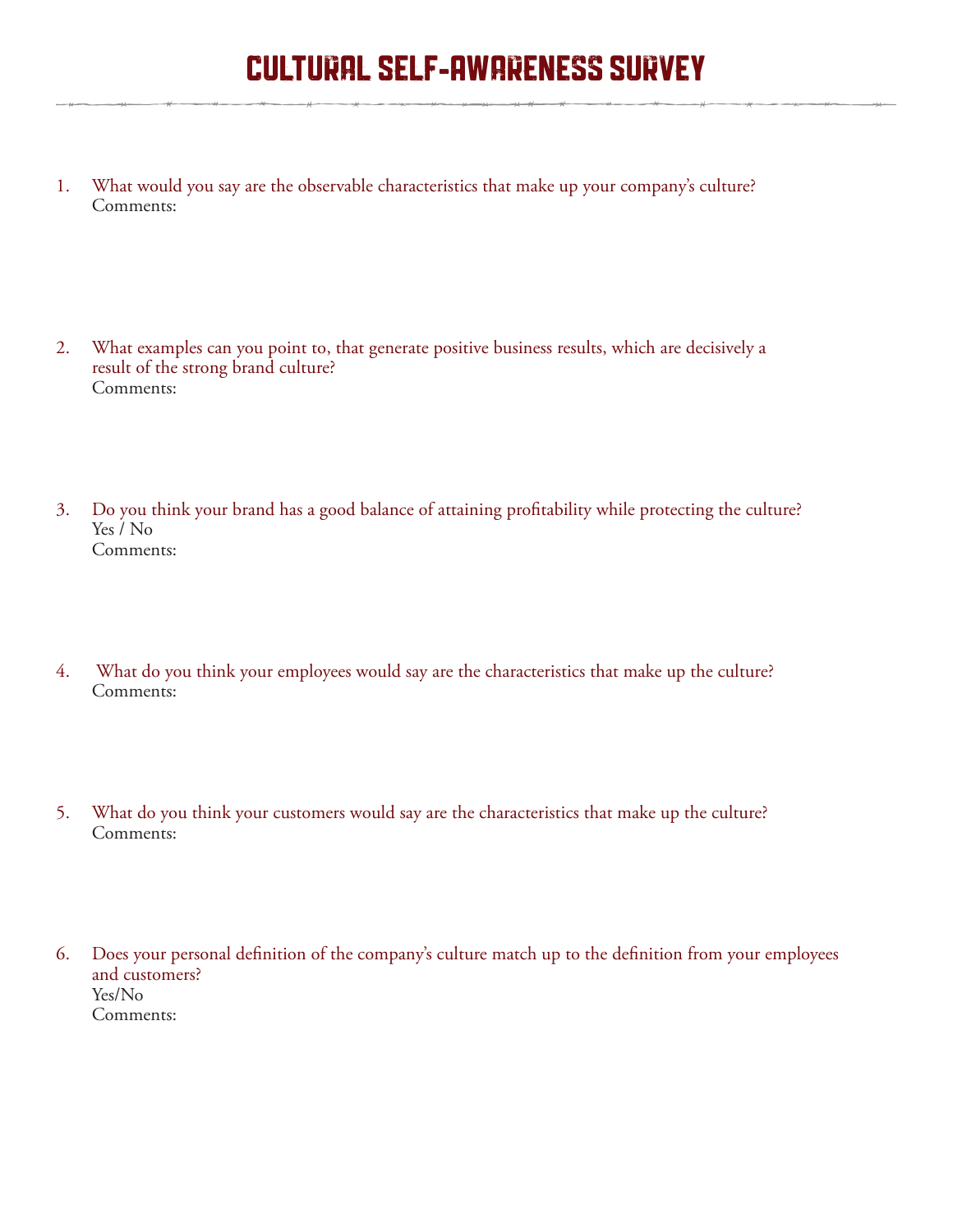- 7. When asked, how do random people look, feel and respond when your company's name is mentioned? Comments:
- 8. How is your company's culture taught—video, wallet cards, posters, print manuals, storytelling, social media? Comments:
- 9. Is the culture driven from top-down directives or by self-managed, cross-department collaboration? Comments:
- 10. Does your company's executive team refer to the brand's culture in discussions and important decisions? Yes/No Comments:
- 11. Does your company's executive team live/embody the brand's culture? Yes/No Comments:
- 12. Are your company's results due to leadership "muscling" the business or the nurturing of a positive culture? Comments:
- 13. Do communication forums exist where employees can freely provide feedback and discuss organizational issues with leadership? Yes/No Comments: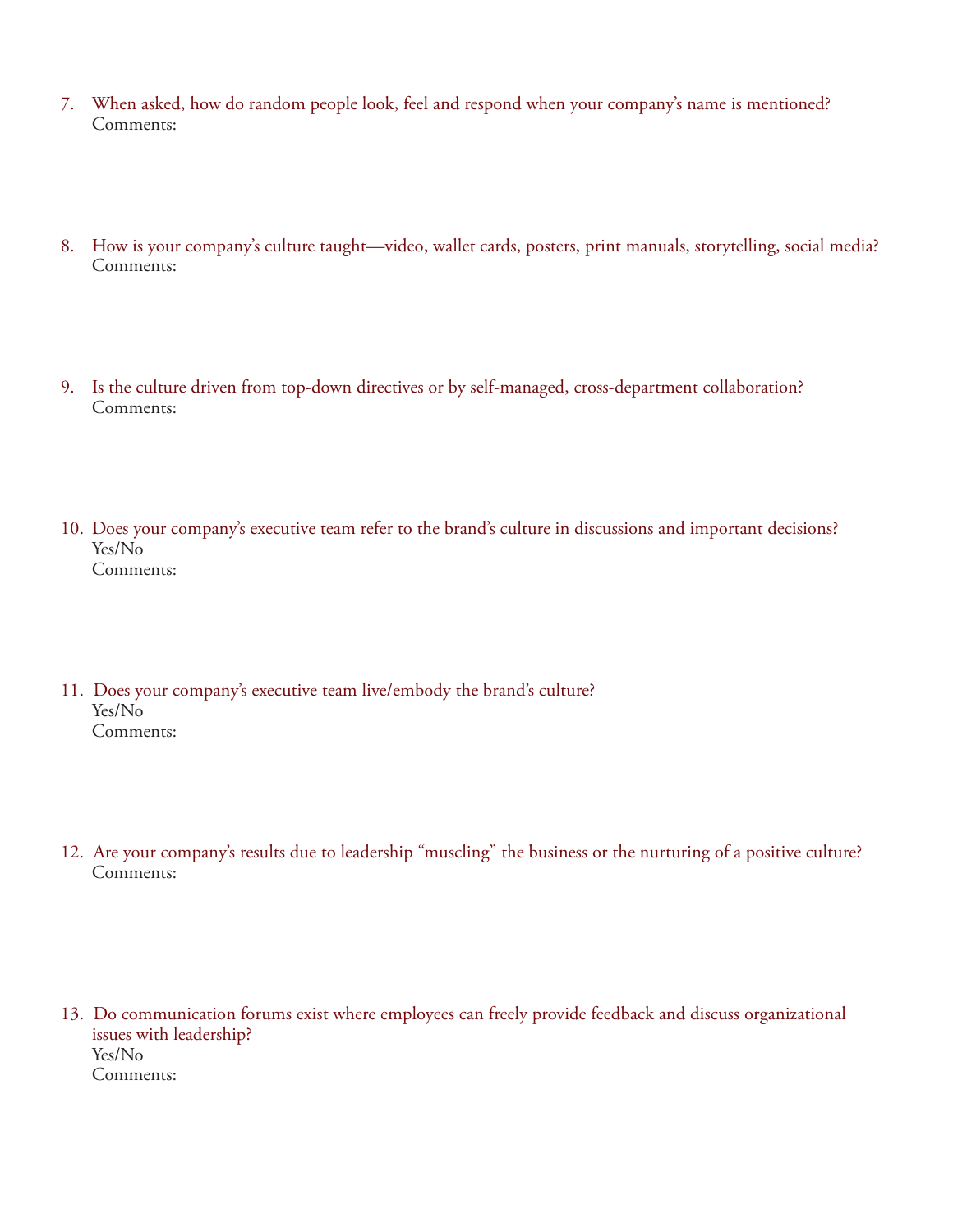- 14. Do you and others in the company feel comfortable in challenging the status quo of things? Yes/No Comments:
- 15. When you reflect on the company's culture, do you immediately think of only 1-2 "keepers of the cultural flame" in the organization or are there too many people to recall that truly represent and defend the culture? Comments:
- 16. When you sit for an extended period of time in employee work areas, are the conversations positive and healthy or are they negative and harmful? Comments:
- 17. Is there a sense of urgency with your company's employees in everything they do for the customers—as if they cannot move fast enough? Yes/No Comments:
- 18. Are there reward mechanisms in place to recognize employees who provide unplanned positive experiences to your consumers? Yes/No Comments:
- 19. How do the employees interact with each other when there are no customers around? Comments:
- 20. How is your company's employee turnover compared to prior year? Comments: